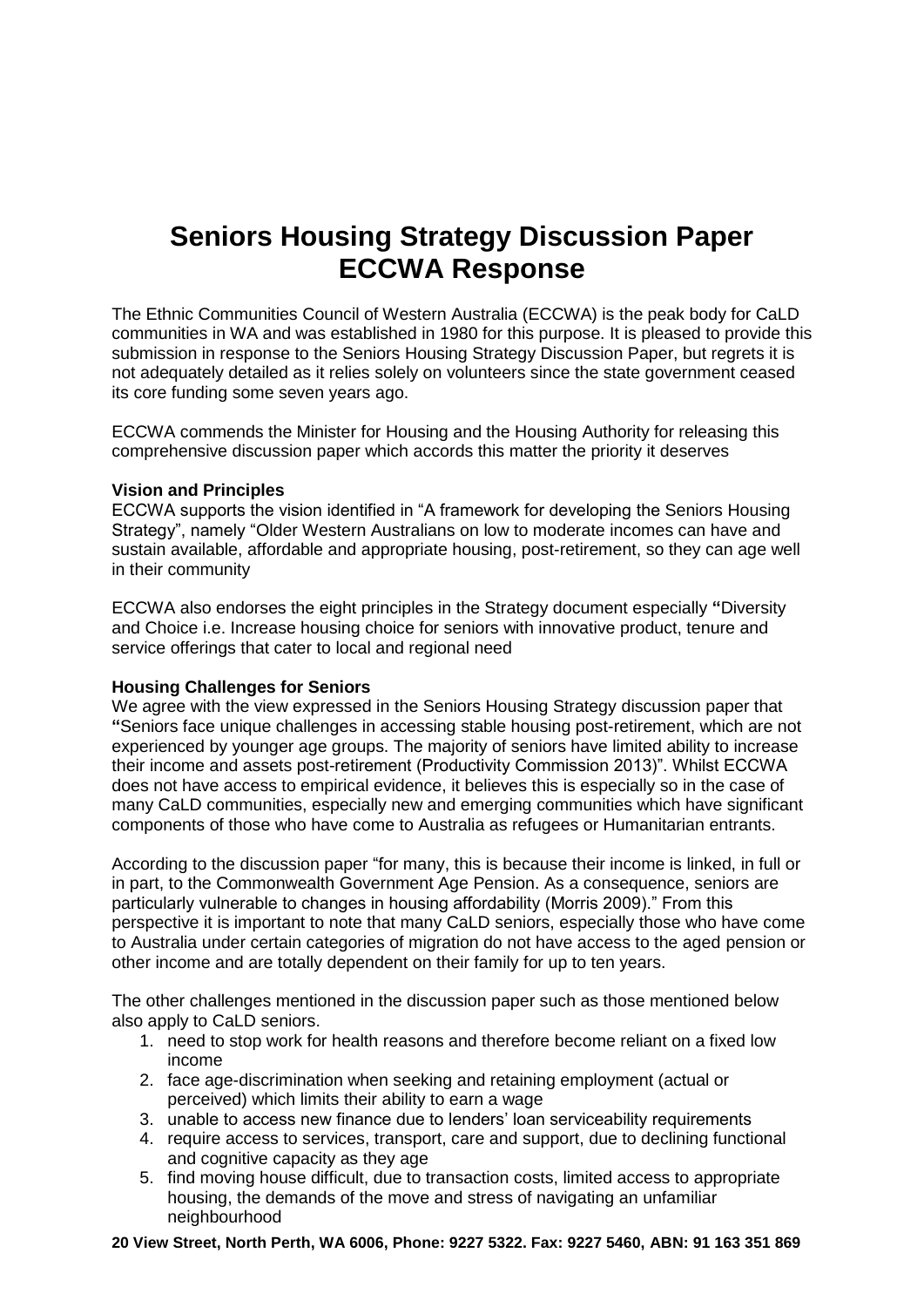In the case of CaLD seniors the discrimination they face is based not just on age but also on ethnicity and religion and because their qualifications are from overseas and often not recognised in Australia. Another barrier is their inadequate English proficiency not just in terms of retaining or obtaining employment but in understanding and navigating through the aged care system in terms of accommodation, services etc.

Given these complexities, ECCWA recommends that a CaLD aged population profile be compiled by the Housing Authority as a matter of priority to enable informed decisions to be made in terms of planning and resource allocations for their housing needs to be met appropriately and cost effectively.

### **Housing Situations and Issues**

The issues identified in the discussion paper are all relevant to CaLD seniors but as mentioned previously y they are compounded in the case of those who are not proficient in English and or come from countries that do not have the range of aged care services/options that we do in Australia.

#### **Downsizing**

Whilst ECCWA does not have empirical evidence it is of the view that due to cultural factors, CaLD seniors are arguably more reluctant to downsize especially, when a partner/spouse has passed on. Wanting to leave the house they have raised their children and in many cases grand children in to their children by way of inheritance is another factor. Another impediment to downsizing is lack of English proficiency as well as understanding let alone managing the steps involved.

Whilst the feasibility of ideas that have emerged from consultations as identified in the discussion paper are worth exploring, in the case of CaLD seniors it would be helpful if a culturally and linguistically appropriate information and support service was available to them.

ECCWA member organisations that are already providing a range of housing services would be keen to explore establishing such a service if state government funding is available for the same.

ECCWA itself would be interested in organising further consultations with CaLD communities to explore in detail the co-ownership models that are feasible.

#### **Better Design**

ECCWA supports the **i**deas that have emerged from consultations as identified in the discussion paper.

As the consultation has indicated "private landlords are often unwilling to approve home modifications to enable older tenants to remain in the property due to the **perception** that it will affect the value of their asset." This is not limited just to Western Australia and ECCWA believes a national awareness campaign will go a long way towards diminishing such perceptions as well promoting universal housing designs and therefore worth canvassing as a COAG initiative.

#### **Affordability**

Whilst housing is much more affordable in WA in the last 18 or so months, there is still a paucity of affordable housing options for seniors who cannot afford full homeownership. Historically, many migrant groups have had homeownership rates higher than the Australian born. This is not the case especially with new and emerging communities.

Unemployment and underemployment rates are relatively higher in some CaLD groups compared to the Australian born and especially so in the case of Seniors who are not proficient in English.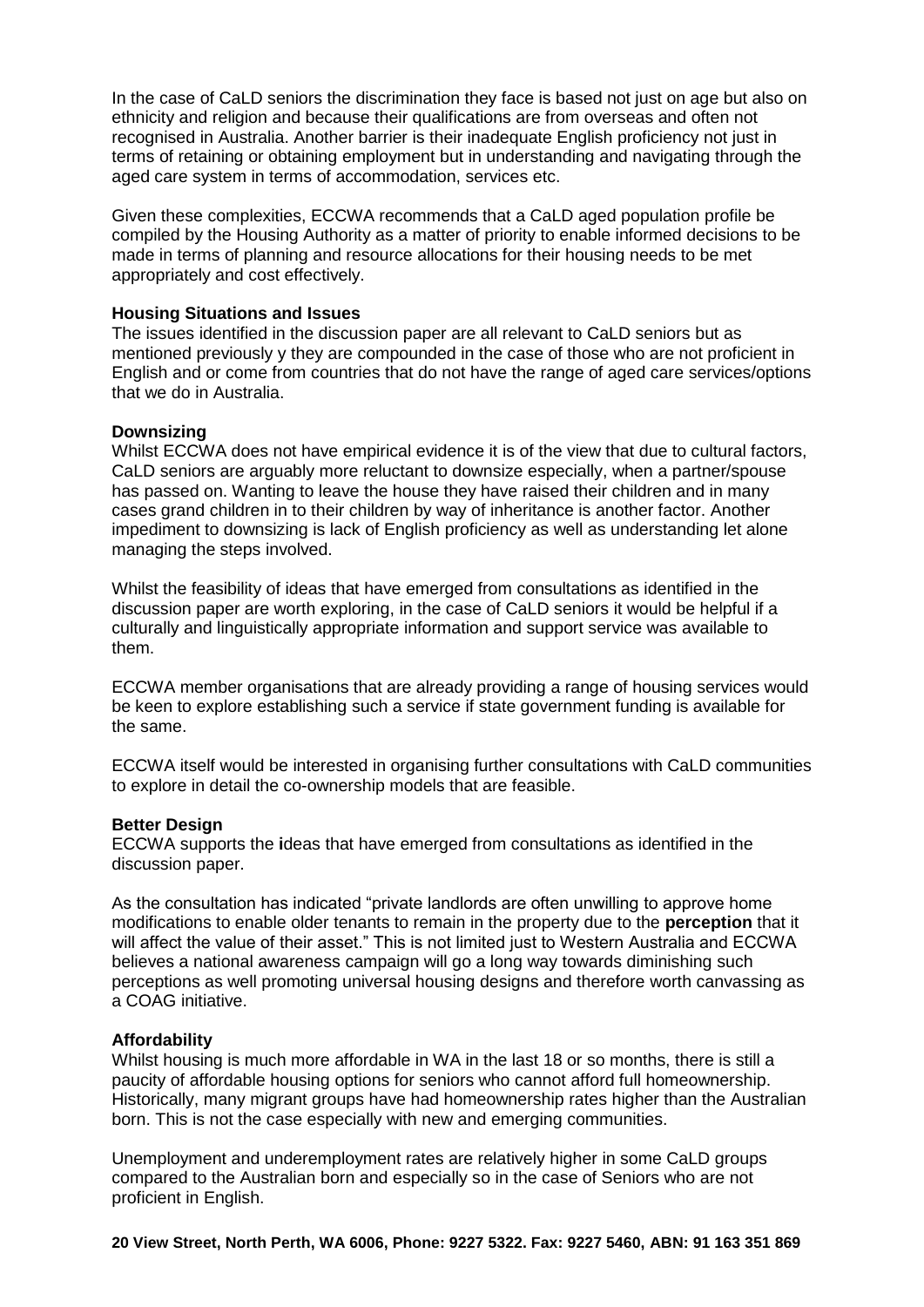Many of these people do not own homes pre-retirement and have to spend retirement in private rental or public housing if they are fortunate. Some live with families and friends and not always in satisfactory conditions.

ECCWA supports the **i**deas that have emerged from consultations as identified in the discussion paper. Together with its member organisations that provide housing services, ECCWA is prepared to explore Landlord incentives to rent to seniors

We also believe that the commonwealth should explore a differential negative gearing regime to encourage/stimulate institutional investment into private rentals for seniors. The commonwealth could also explore a NRAS type program to stimulate private rentals for seniors.

Likewise the state government should explore the exemption of stamp duties for those prepared to invest in private rentals for seniors for a minimum period of say 10 years. An ECCWA member organisation has for the last two years trialled a project where people exiting Graylands Hospital with no access to "specialist mental health housing" have been accommodated in private rental accommodation leased by that agency. Such a model can be trialled for CaLD seniors and that agency and possibly other ECCWA member organisations would be prepared to explore this if funding was available for the same.

Preventing [Homelessness](http://www.oldertenants.org.au/news/project-preventing-homelessness-cald-communities) in Older CALD Communities project is a joint approach by the Ethnic Communities' Council of Victoria (ECCV) and the Housing for the Aged Action Group (HAAG) to enable ethnic and multicultural communities to better engage with housing services to receive information in their language and with consideration of cultural values According to Gemma White, project officer with HAAG, "private rental housing was highly insecure, unaffordable and unadaptable for people as they age. Older renters from culturally and linguistically diverse backgrounds often experience discrimination and hardship in the private rental market. They also have less access to resources that may help them with housing problems and to find secure, affordable housing."

According to Ms White the aim of the project was to make older people aware of their housing options and to link people into HAAG's information and advocacy service, [Home](http://www.oldertenants.org.au/home_at_last) at [Last,](http://www.oldertenants.org.au/home_at_last) to help them access secure accommodation". More information can be accessed from **[http://www.australianageingagenda.com.au/2015/04/24/project-targets-cald-seniors-at](http://www.australianageingagenda.com.au/2015/04/24/project-targets-cald-seniors-at-risk-of-homelessness/)[risk-of-homelessness/](http://www.australianageingagenda.com.au/2015/04/24/project-targets-cald-seniors-at-risk-of-homelessness/)**

ECCWA strongly recommends that such a project be implemented in WA.

#### **Regional Communities**

ECCWA supports the **i**deas that have emerged from consultations as identified in the discussion paper. In particular it strongly supports the idea about, "more investment in Aboriginal home ownership programs". Our indigenous people have by far the lowest rate of home ownership in the country and that should not be allowed to continue.

The observation in the discussion paper that "Seniors are increasingly seeking to age in, or move to, regional communities, which is generating increased demand for appropriate housing and services", is not limited to the mainstream aged population.

Many members of new and emerging communities in particular come from regional and rural areas in their countries of origin and they also have similar yearnings. One in particular i.e. the Karen community has indicated such interests to ECCWA and has commenced consultations with an ECCWA member organisation to explore this in Katanning. ECCWA believes the Housing Authority should explore this further and is keen to be involved in this initiative.

#### **Understanding Options**

As the Consultation discussion paper notes "decisions about housing, particularly agespecific housing, can be very complex" and "from the period 1 January 2014 – 29 February

**20 View Street, North Perth, WA 6006, Phone: 9227 5322. Fax: 9227 5460, ABN: 91 163 351 869**